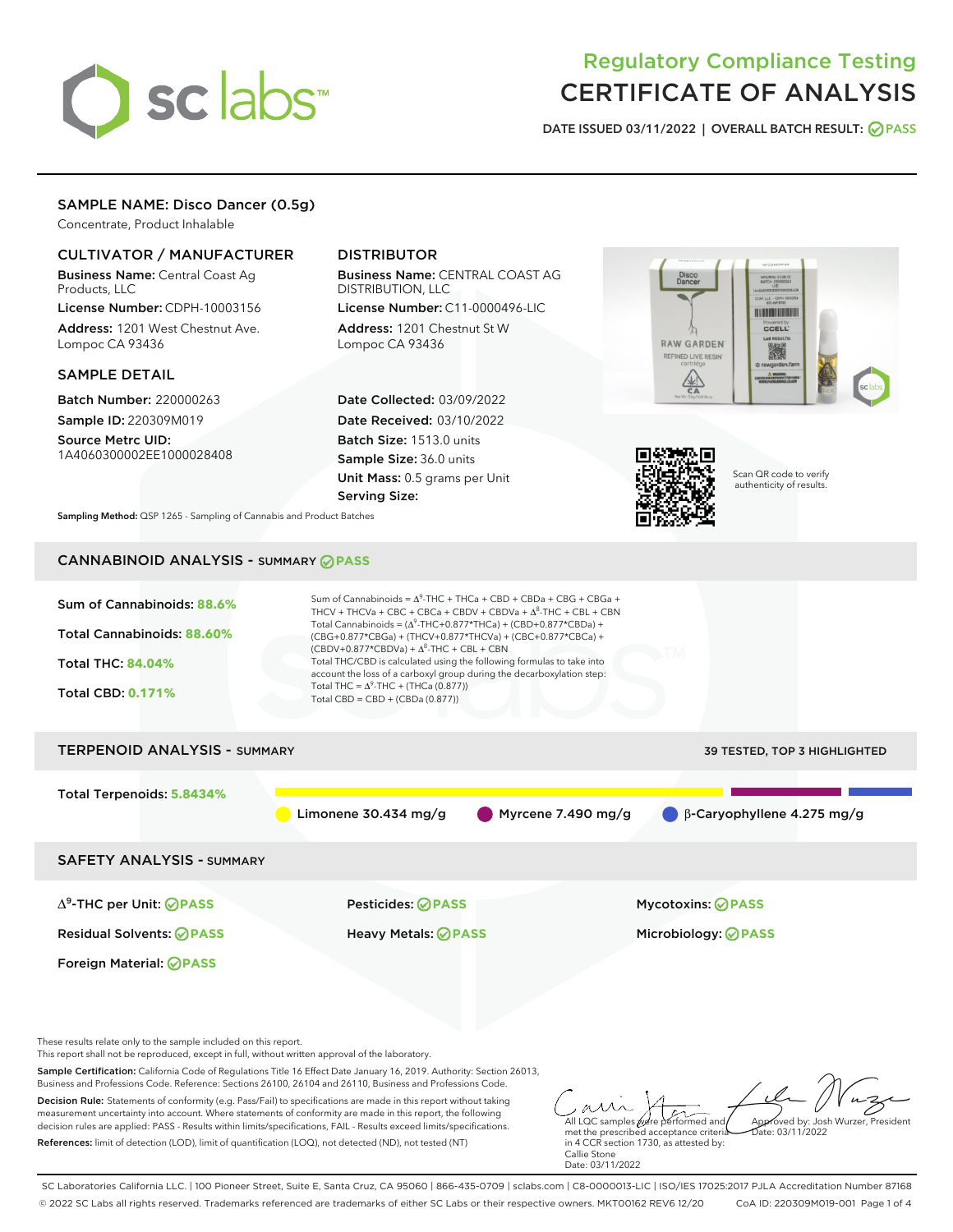



DISCO DANCER (0.5G) | DATE ISSUED 03/11/2022 | OVERALL BATCH RESULT: **○** PASS

#### CANNABINOID TEST RESULTS - 03/10/2022 2 PASS

Tested by high-performance liquid chromatography with diode-array detection (HPLC-DAD). **Method:** QSP 1157 - Analysis of Cannabinoids by HPLC-DAD

#### TOTAL CANNABINOIDS: **88.60%**

Total Cannabinoids (Total THC) + (Total CBD) + (Total CBG) + (Total THCV) + (Total CBC) +  $(Total CBDV) +  $\Delta^8$ -THC + CBL + CBN$ 

TOTAL THC: **84.04%** Total THC (Δ<sup>9</sup>-THC+0.877\*THCa)

TOTAL CBD: **0.171%**

Total CBD (CBD+0.877\*CBDa)

TOTAL CBG: 3.43% Total CBG (CBG+0.877\*CBGa)

TOTAL THCV: 0.52% Total THCV (THCV+0.877\*THCVa)

TOTAL CBC: ND Total CBC (CBC+0.877\*CBCa)

TOTAL CBDV: ND Total CBDV (CBDV+0.877\*CBDVa)

| <b>COMPOUND</b>  | LOD/LOQ<br>(mg/g)          | <b>MEASUREMENT</b><br><b>UNCERTAINTY</b><br>(mg/g) | <b>RESULT</b><br>(mg/g) | <b>RESULT</b><br>(%) |
|------------------|----------------------------|----------------------------------------------------|-------------------------|----------------------|
| $\Delta^9$ -THC  | 0.06 / 0.26                | ±22.523                                            | 840.40                  | 84.040               |
| <b>CBG</b>       | 0.06/0.19                  | ±1.053                                             | 34.30                   | 3.430                |
| <b>THCV</b>      | 0.1/0.2                    | ±0.20                                              | 5.2                     | 0.52                 |
| $\Lambda^8$ -THC | 0.1/0.4                    | ±0.14                                              | 2.3                     | 0.23                 |
| <b>CBN</b>       | 0.1 / 0.3                  | ±0.11                                              | 2.1                     | 0.21                 |
| <b>CBD</b>       | 0.07/0.29                  | ±0.062                                             | 1.71                    | 0.171                |
| <b>THCa</b>      | 0.05/0.14                  | N/A                                                | <b>ND</b>               | <b>ND</b>            |
| <b>THCVa</b>     | 0.07 / 0.20                | N/A                                                | <b>ND</b>               | <b>ND</b>            |
| <b>CBDa</b>      | 0.02/0.19                  | N/A                                                | <b>ND</b>               | <b>ND</b>            |
| <b>CBDV</b>      | 0.04 / 0.15                | N/A                                                | <b>ND</b>               | <b>ND</b>            |
| <b>CBDVa</b>     | 0.03 / 0.53                | N/A                                                | <b>ND</b>               | <b>ND</b>            |
| <b>CBGa</b>      | 0.1/0.2                    | N/A                                                | <b>ND</b>               | <b>ND</b>            |
| <b>CBL</b>       | 0.06 / 0.24                | N/A                                                | <b>ND</b>               | <b>ND</b>            |
| <b>CBC</b>       | 0.2 / 0.5                  | N/A                                                | <b>ND</b>               | <b>ND</b>            |
| <b>CBCa</b>      | 0.07/0.28                  | N/A                                                | <b>ND</b>               | <b>ND</b>            |
|                  | <b>SUM OF CANNABINOIDS</b> |                                                    | 886.0 mg/g              | 88.6%                |

#### **UNIT MASS: 0.5 grams per Unit**

| $\Delta^9$ -THC per Unit               | 1100 per-package limit | 420.20 mg/unit | <b>PASS</b> |
|----------------------------------------|------------------------|----------------|-------------|
| <b>Total THC per Unit</b>              |                        | 420.20 mg/unit |             |
| <b>CBD</b> per Unit                    |                        | $0.86$ mg/unit |             |
| <b>Total CBD per Unit</b>              |                        | $0.86$ mg/unit |             |
| <b>Sum of Cannabinoids</b><br>per Unit |                        | 443.0 mg/unit  |             |
| <b>Total Cannabinoids</b><br>per Unit  |                        | 443.0 mg/unit  |             |

| <b>COMPOUND</b>         | LOD/LOQ<br>(mg/g) | <b>MEASUREMENT</b><br><b>UNCERTAINTY</b><br>(mg/g) | <b>RESULT</b><br>(mg/g)                         | <b>RESULT</b><br>(%) |
|-------------------------|-------------------|----------------------------------------------------|-------------------------------------------------|----------------------|
| Limonene                | 0.005 / 0.016     | ±0.3378                                            | 30.434                                          | 3.0434               |
| <b>Myrcene</b>          | 0.008 / 0.025     | ±0.0749                                            | 7.490                                           | 0.7490               |
| β-Caryophyllene         | 0.004 / 0.012     | ±0.1184                                            | 4.275                                           | 0.4275               |
| $\beta$ -Pinene         | 0.004 / 0.014     | ±0.0362                                            | 4.070                                           | 0.4070               |
| β-Ocimene               | 0.006 / 0.020     | ±0.0866                                            | 3.462                                           | 0.3462               |
| $\alpha$ -Pinene        | 0.005 / 0.017     | ±0.0198                                            | 2.949                                           | 0.2949               |
| Linalool                | 0.009 / 0.032     | ±0.0395                                            | 1.336                                           | 0.1336               |
| $\alpha$ -Humulene      | 0.009 / 0.029     | ±0.0248                                            | 0.991                                           | 0.0991               |
| Fenchol                 | 0.010/0.034       | ±0.0251                                            | 0.833                                           | 0.0833               |
| Terpineol               | 0.009 / 0.031     | ±0.0326                                            | 0.682                                           | 0.0682               |
| Camphene                | 0.005 / 0.015     | ±0.0048                                            | 0.532                                           | 0.0532               |
| trans-β-Farnesene       | 0.008 / 0.025     | ±0.0108                                            | 0.393                                           | 0.0393               |
| Terpinolene             | 0.008 / 0.026     | ±0.0057                                            | 0.357                                           | 0.0357               |
| Fenchone                | 0.009 / 0.028     | ±0.0030                                            | 0.132                                           | 0.0132               |
| $\alpha$ -Bisabolol     | 0.008 / 0.026     | ±0.0049                                            | 0.119                                           | 0.0119               |
| <b>Borneol</b>          | 0.005 / 0.016     | ±0.0037                                            | 0.113                                           | 0.0113               |
| Nerolidol               | 0.006 / 0.019     | ±0.0046                                            | 0.093                                           | 0.0093               |
| Guaiol                  | 0.009 / 0.030     | ±0.0026                                            | 0.071                                           | 0.0071               |
| Valencene               | 0.009 / 0.030     | ±0.0030                                            | 0.056                                           | 0.0056               |
| $\gamma$ -Terpinene     | 0.006 / 0.018     | ±0.0005                                            | 0.035                                           | 0.0035               |
| Citronellol             | 0.003 / 0.010     | ±0.0004                                            | 0.011                                           | 0.0011               |
| $\alpha$ -Phellandrene  | 0.006 / 0.020     | N/A                                                | <loq< th=""><th><loq< th=""></loq<></th></loq<> | <loq< th=""></loq<>  |
| $\Delta^3$ -Carene      | 0.005 / 0.018     | N/A                                                | <loq< th=""><th><loq< th=""></loq<></th></loq<> | <loq< th=""></loq<>  |
| $\alpha$ -Terpinene     | 0.005 / 0.017     | N/A                                                | <loq< th=""><th><loq< th=""></loq<></th></loq<> | <loq< th=""></loq<>  |
| p-Cymene                | 0.005 / 0.016     | N/A                                                | <loq< th=""><th><loq< th=""></loq<></th></loq<> | <loq< th=""></loq<>  |
| Eucalyptol              | 0.006 / 0.018     | N/A                                                | <loq< th=""><th><loq< th=""></loq<></th></loq<> | <loq< th=""></loq<>  |
| Sabinene Hydrate        | 0.006 / 0.022     | N/A                                                | <loq< th=""><th><loq< th=""></loq<></th></loq<> | <loq< th=""></loq<>  |
| Nerol                   | 0.003 / 0.011     | N/A                                                | <loq< th=""><th><loq< th=""></loq<></th></loq<> | <loq< th=""></loq<>  |
| Geraniol                | 0.002 / 0.007     | N/A                                                | <loq< th=""><th><loq< th=""></loq<></th></loq<> | <loq< th=""></loq<>  |
| Caryophyllene<br>Oxide  | 0.010 / 0.033     | N/A                                                | <loq< th=""><th><loq< th=""></loq<></th></loq<> | <loq< th=""></loq<>  |
| Sabinene                | 0.004 / 0.014     | N/A                                                | ND                                              | ND                   |
| Isopulegol              | 0.005 / 0.016     | N/A                                                | ND                                              | ND                   |
| Camphor                 | 0.006 / 0.019     | N/A                                                | ND                                              | ND                   |
| Isoborneol              | 0.004 / 0.012     | N/A                                                | ND                                              | ND                   |
| Menthol                 | 0.008 / 0.025     | N/A                                                | ND                                              | ND                   |
| Pulegone                | 0.003 / 0.011     | N/A                                                | ND                                              | ND                   |
| <b>Geranyl Acetate</b>  | 0.004 / 0.014     | N/A                                                | ND                                              | ND                   |
| $\alpha$ -Cedrene       | 0.005 / 0.016     | N/A                                                | ND                                              | ND                   |
| Cedrol                  | 0.008 / 0.027     | N/A                                                | ND                                              | ND                   |
| <b>TOTAL TERPENOIDS</b> |                   |                                                    | 58.434 mg/g                                     | 5.8434%              |

SC Laboratories California LLC. | 100 Pioneer Street, Suite E, Santa Cruz, CA 95060 | 866-435-0709 | sclabs.com | C8-0000013-LIC | ISO/IES 17025:2017 PJLA Accreditation Number 87168 © 2022 SC Labs all rights reserved. Trademarks referenced are trademarks of either SC Labs or their respective owners. MKT00162 REV6 12/20 CoA ID: 220309M019-001 Page 2 of 4

# TERPENOID TEST RESULTS - 03/11/2022

Terpene analysis utilizing gas chromatography-flame ionization detection (GC-FID). **Method:** QSP 1192 - Analysis of Terpenoids by GC-FID

MEASUREMENT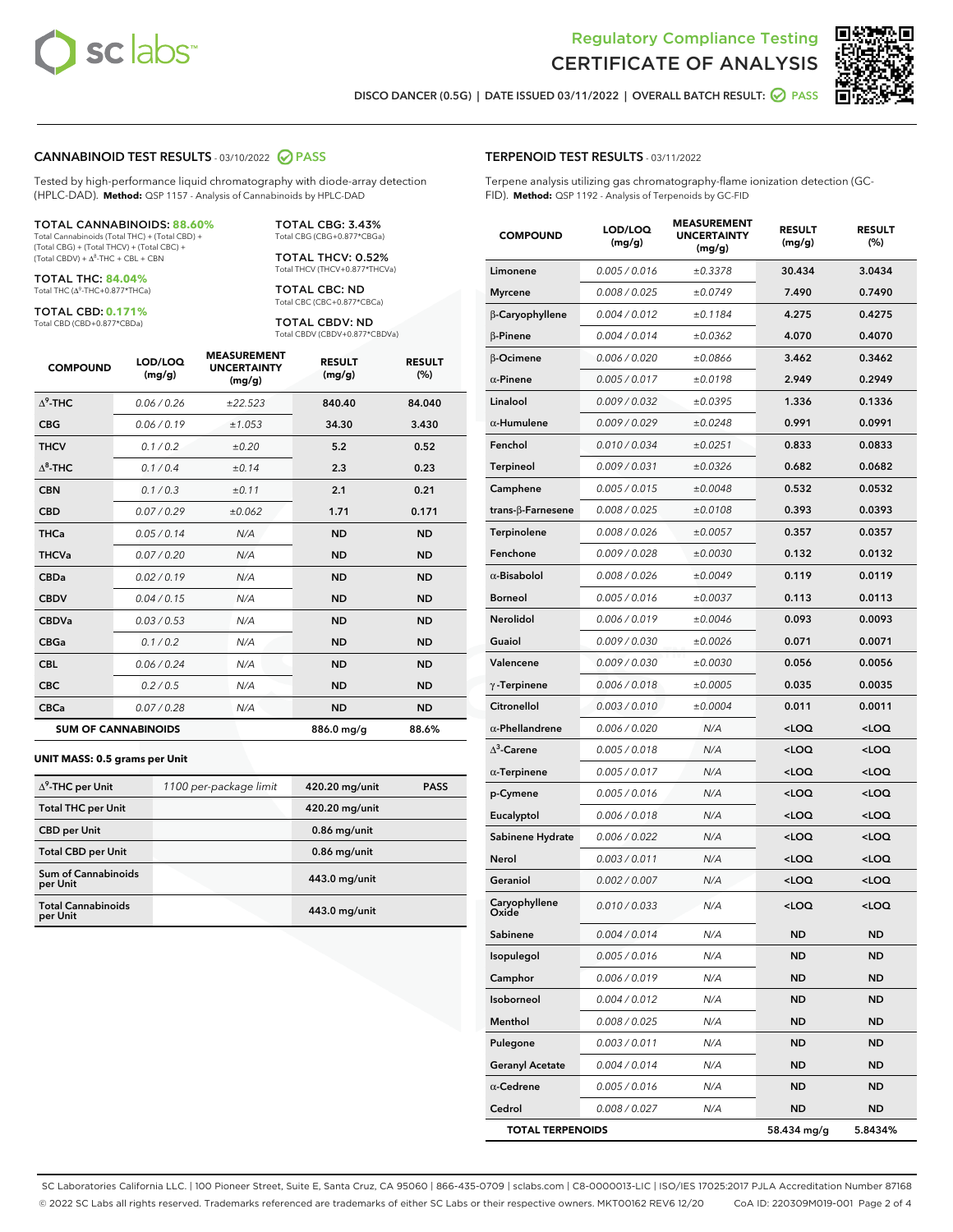



DISCO DANCER (0.5G) | DATE ISSUED 03/11/2022 | OVERALL BATCH RESULT: Ø PASS

# CATEGORY 1 PESTICIDE TEST RESULTS - 03/11/2022 2 PASS

Pesticide and plant growth regulator analysis utilizing high-performance liquid chromatography-mass spectrometry (HPLC-MS) or gas chromatography-mass spectrometry (GC-MS). \*GC-MS utilized where indicated. **Method:** QSP 1212 - Analysis of Pesticides and Mycotoxins by LC-MS or QSP 1213 - Analysis of Pesticides by GC-MS

| <b>COMPOUND</b>             | LOD/LOQ<br>$(\mu g/g)$ | <b>ACTION</b><br><b>LIMIT</b><br>$(\mu g/g)$ | <b>MEASUREMENT</b><br><b>UNCERTAINTY</b><br>$(\mu g/g)$ | <b>RESULT</b><br>$(\mu g/g)$ | <b>RESULT</b> |
|-----------------------------|------------------------|----------------------------------------------|---------------------------------------------------------|------------------------------|---------------|
| Aldicarb                    | 0.03 / 0.08            | $\ge$ LOD                                    | N/A                                                     | <b>ND</b>                    | <b>PASS</b>   |
| Carbofuran                  | 0.02/0.05              | $>$ LOD                                      | N/A                                                     | <b>ND</b>                    | <b>PASS</b>   |
| Chlordane*                  | 0.03 / 0.08            | $\ge$ LOD                                    | N/A                                                     | <b>ND</b>                    | <b>PASS</b>   |
| Chlorfenapyr*               | 0.03/0.10              | $\ge$ LOD                                    | N/A                                                     | <b>ND</b>                    | <b>PASS</b>   |
| Chlorpyrifos                | 0.02/0.06              | $\ge$ LOD                                    | N/A                                                     | <b>ND</b>                    | <b>PASS</b>   |
| Coumaphos                   | 0.02 / 0.07            | $\geq$ LOD                                   | N/A                                                     | <b>ND</b>                    | <b>PASS</b>   |
| Daminozide                  | 0.02 / 0.07            | $>$ LOD                                      | N/A                                                     | <b>ND</b>                    | <b>PASS</b>   |
| <b>Dichlorvos</b><br>(DDVP) | 0.03 / 0.09            | $\ge$ LOD                                    | N/A                                                     | <b>ND</b>                    | <b>PASS</b>   |
| Dimethoate                  | 0.03/0.08              | $>$ LOD                                      | N/A                                                     | <b>ND</b>                    | <b>PASS</b>   |
| Ethoprophos                 | 0.03/0.10              | $>$ LOD                                      | N/A                                                     | <b>ND</b>                    | <b>PASS</b>   |
| Etofenprox                  | 0.02 / 0.06            | $\ge$ LOD                                    | N/A                                                     | <b>ND</b>                    | <b>PASS</b>   |
| Fenoxycarb                  | 0.03 / 0.08            | $\ge$ LOD                                    | N/A                                                     | <b>ND</b>                    | <b>PASS</b>   |
| Fipronil                    | 0.03 / 0.08            | $\ge$ LOD                                    | N/A                                                     | <b>ND</b>                    | <b>PASS</b>   |
| Imazalil                    | 0.02 / 0.06            | $>$ LOD                                      | N/A                                                     | <b>ND</b>                    | <b>PASS</b>   |
| <b>Methiocarb</b>           | 0.02 / 0.07            | $\ge$ LOD                                    | N/A                                                     | <b>ND</b>                    | <b>PASS</b>   |
| Parathion-methyl            | 0.03/0.10              | $\ge$ LOD                                    | N/A                                                     | <b>ND</b>                    | <b>PASS</b>   |
| <b>Mevinphos</b>            | 0.03/0.09              | $\ge$ LOD                                    | N/A                                                     | <b>ND</b>                    | <b>PASS</b>   |
| Paclobutrazol               | 0.02 / 0.05            | $\ge$ LOD                                    | N/A                                                     | <b>ND</b>                    | <b>PASS</b>   |
| Propoxur                    | 0.03/0.09              | $>$ LOD                                      | N/A                                                     | <b>ND</b>                    | <b>PASS</b>   |
| Spiroxamine                 | 0.03 / 0.08            | $\ge$ LOD                                    | N/A                                                     | <b>ND</b>                    | <b>PASS</b>   |
| Thiacloprid                 | 0.03/0.10              | $>$ LOD                                      | N/A                                                     | <b>ND</b>                    | <b>PASS</b>   |
|                             |                        |                                              |                                                         |                              |               |

# CATEGORY 2 PESTICIDE TEST RESULTS - 03/11/2022 @ PASS

| <b>COMPOUND</b>          | LOD/LOO<br>$(\mu g/g)$ | <b>ACTION</b><br><b>LIMIT</b><br>(µg/g) | <b>MEASUREMENT</b><br><b>UNCERTAINTY</b><br>$(\mu g/g)$ | <b>RESULT</b><br>$(\mu g/g)$ | <b>RESULT</b> |  |
|--------------------------|------------------------|-----------------------------------------|---------------------------------------------------------|------------------------------|---------------|--|
| Abamectin                | 0.03/0.10              | 0.1                                     | N/A                                                     | <b>ND</b>                    | <b>PASS</b>   |  |
| Acephate                 | 0.02/0.07              | 0.1                                     | N/A                                                     | <b>ND</b>                    | <b>PASS</b>   |  |
| Acequinocyl              | 0.02/0.07              | 0.1                                     | N/A                                                     | <b>ND</b>                    | <b>PASS</b>   |  |
| Acetamiprid              | 0.02/0.05              | 0.1                                     | N/A                                                     | <b>ND</b>                    | <b>PASS</b>   |  |
| Azoxystrobin             | 0.02/0.07              | 0.1                                     | N/A                                                     | <b>ND</b>                    | <b>PASS</b>   |  |
| <b>Bifenazate</b>        | 0.01/0.04              | 0.1                                     | N/A                                                     | <b>ND</b>                    | <b>PASS</b>   |  |
| <b>Bifenthrin</b>        | 0.02/0.05              | 3                                       | N/A                                                     | <b>ND</b>                    | <b>PASS</b>   |  |
| <b>Boscalid</b>          | 0.03/0.09              | 0.1                                     | N/A                                                     | <b>ND</b>                    | <b>PASS</b>   |  |
| Captan                   | 0.19/0.57              | 0.7                                     | N/A                                                     | <b>ND</b>                    | <b>PASS</b>   |  |
| Carbaryl                 | 0.02/0.06              | 0.5                                     | N/A                                                     | <b>ND</b>                    | <b>PASS</b>   |  |
| Chlorantranilip-<br>role | 0.04/0.12              | 10                                      | N/A                                                     | <b>ND</b>                    | <b>PASS</b>   |  |
| Clofentezine             | 0.03/0.09              | 0.1                                     | N/A                                                     | <b>ND</b>                    | <b>PASS</b>   |  |

| <b>CATEGORY 2 PESTICIDE TEST RESULTS</b> - 03/11/2022 continued |
|-----------------------------------------------------------------|
|-----------------------------------------------------------------|

| <b>COMPOUND</b>               | LOD/LOQ<br>(µg/g) | <b>ACTION</b><br><b>LIMIT</b><br>$(\mu g/g)$ | <b>MEASUREMENT</b><br><b>UNCERTAINTY</b><br>(µg/g) | <b>RESULT</b><br>(µg/g) | <b>RESULT</b> |
|-------------------------------|-------------------|----------------------------------------------|----------------------------------------------------|-------------------------|---------------|
| Cyfluthrin                    | 0.12 / 0.38       | $\overline{c}$                               | N/A                                                | <b>ND</b>               | <b>PASS</b>   |
| Cypermethrin                  | 0.11 / 0.32       | 1                                            | N/A                                                | <b>ND</b>               | <b>PASS</b>   |
| Diazinon                      | 0.02 / 0.05       | 0.1                                          | N/A                                                | <b>ND</b>               | <b>PASS</b>   |
| Dimethomorph                  | 0.03 / 0.09       | $\overline{c}$                               | N/A                                                | <b>ND</b>               | <b>PASS</b>   |
| Etoxazole                     | 0.02 / 0.06       | 0.1                                          | N/A                                                | <b>ND</b>               | <b>PASS</b>   |
| Fenhexamid                    | 0.03 / 0.09       | 0.1                                          | N/A                                                | <b>ND</b>               | <b>PASS</b>   |
| Fenpyroximate                 | 0.02 / 0.06       | 0.1                                          | N/A                                                | <b>ND</b>               | <b>PASS</b>   |
| Flonicamid                    | 0.03 / 0.10       | 0.1                                          | N/A                                                | <b>ND</b>               | <b>PASS</b>   |
| Fludioxonil                   | 0.03 / 0.10       | 0.1                                          | N/A                                                | <b>ND</b>               | <b>PASS</b>   |
| Hexythiazox                   | 0.02 / 0.07       | 0.1                                          | N/A                                                | <b>ND</b>               | <b>PASS</b>   |
| Imidacloprid                  | 0.04 / 0.11       | 5                                            | N/A                                                | <b>ND</b>               | <b>PASS</b>   |
| Kresoxim-methyl               | 0.02 / 0.07       | 0.1                                          | N/A                                                | <b>ND</b>               | <b>PASS</b>   |
| <b>Malathion</b>              | 0.03 / 0.09       | 0.5                                          | N/A                                                | <b>ND</b>               | <b>PASS</b>   |
| Metalaxyl                     | 0.02 / 0.07       | $\overline{c}$                               | N/A                                                | <b>ND</b>               | <b>PASS</b>   |
| Methomyl                      | 0.03 / 0.10       | $\mathcal{I}$                                | N/A                                                | <b>ND</b>               | <b>PASS</b>   |
| Myclobutanil                  | 0.03 / 0.09       | 0.1                                          | N/A                                                | <b>ND</b>               | <b>PASS</b>   |
| Naled                         | 0.02 / 0.07       | 0.1                                          | N/A                                                | <b>ND</b>               | <b>PASS</b>   |
| Oxamyl                        | 0.04 / 0.11       | 0.5                                          | N/A                                                | <b>ND</b>               | <b>PASS</b>   |
| Pentachloronitro-<br>benzene* | 0.03 / 0.09       | 0.1                                          | N/A                                                | <b>ND</b>               | <b>PASS</b>   |
| Permethrin                    | 0.04 / 0.12       | 0.5                                          | N/A                                                | <b>ND</b>               | <b>PASS</b>   |
| Phosmet                       | 0.03 / 0.10       | 0.1                                          | N/A                                                | <b>ND</b>               | <b>PASS</b>   |
| Piperonyl<br><b>Butoxide</b>  | 0.02 / 0.07       | 3                                            | N/A                                                | <b>ND</b>               | <b>PASS</b>   |
| Prallethrin                   | 0.03 / 0.08       | 0.1                                          | N/A                                                | <b>ND</b>               | <b>PASS</b>   |
| Propiconazole                 | 0.02 / 0.07       | 0.1                                          | N/A                                                | <b>ND</b>               | <b>PASS</b>   |
| Pyrethrins                    | 0.04 / 0.12       | 0.5                                          | N/A                                                | <b>ND</b>               | <b>PASS</b>   |
| Pyridaben                     | 0.02 / 0.07       | 0.1                                          | N/A                                                | <b>ND</b>               | <b>PASS</b>   |
| Spinetoram                    | 0.02 / 0.07       | 0.1                                          | N/A                                                | <b>ND</b>               | <b>PASS</b>   |
| Spinosad                      | 0.02 / 0.07       | 0.1                                          | N/A                                                | <b>ND</b>               | <b>PASS</b>   |
| Spiromesifen                  | 0.02 / 0.05       | 0.1                                          | N/A                                                | ND                      | <b>PASS</b>   |
| Spirotetramat                 | 0.02 / 0.06       | 0.1                                          | N/A                                                | <b>ND</b>               | <b>PASS</b>   |
| Tebuconazole                  | 0.02 / 0.07       | 0.1                                          | N/A                                                | <b>ND</b>               | <b>PASS</b>   |
| Thiamethoxam                  | 0.03 / 0.10       | 5                                            | N/A                                                | <b>ND</b>               | <b>PASS</b>   |
| Trifloxystrobin               | 0.03 / 0.08       | 0.1                                          | N/A                                                | ND                      | <b>PASS</b>   |

SC Laboratories California LLC. | 100 Pioneer Street, Suite E, Santa Cruz, CA 95060 | 866-435-0709 | sclabs.com | C8-0000013-LIC | ISO/IES 17025:2017 PJLA Accreditation Number 87168 © 2022 SC Labs all rights reserved. Trademarks referenced are trademarks of either SC Labs or their respective owners. MKT00162 REV6 12/20 CoA ID: 220309M019-001 Page 3 of 4